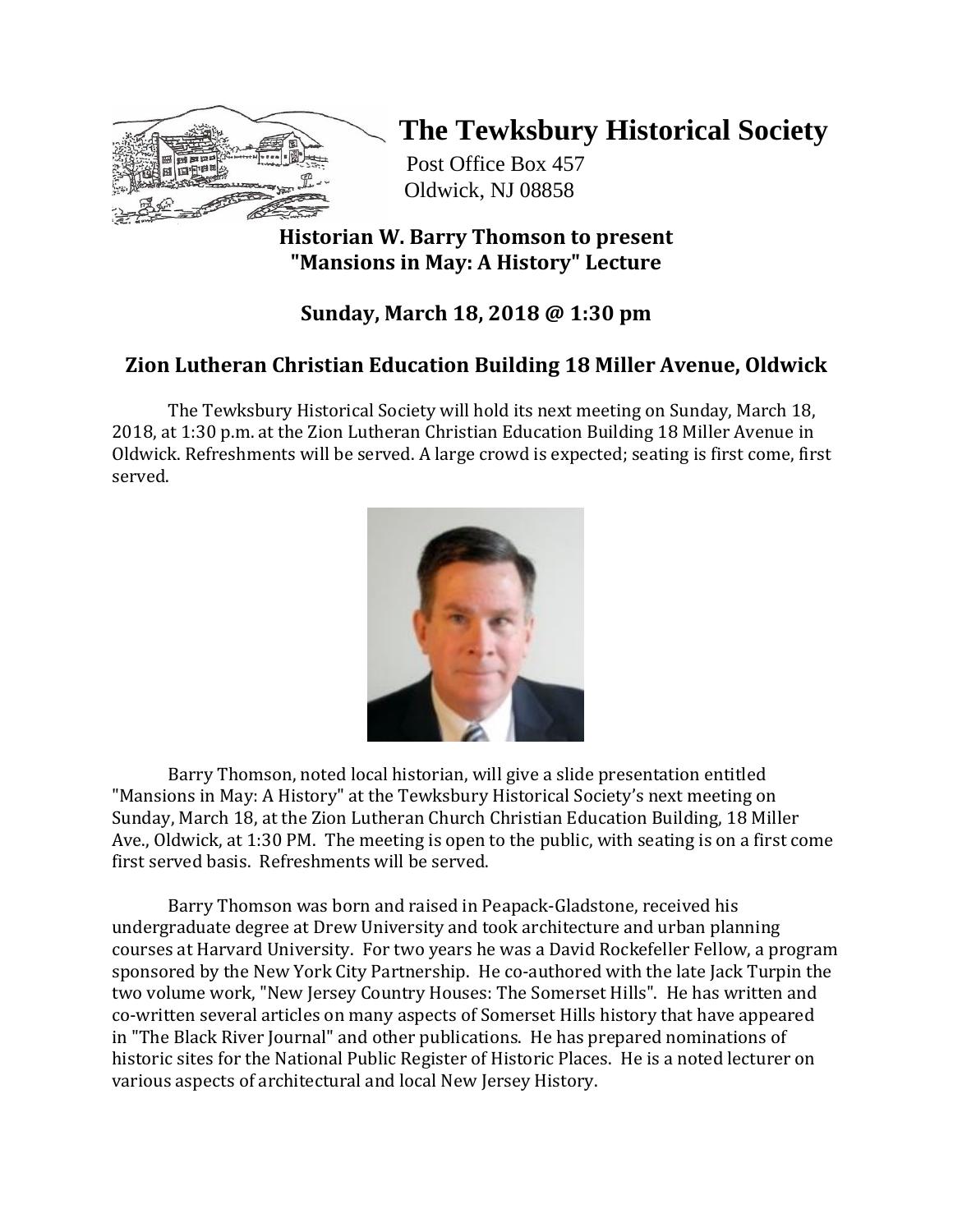Thomson's presentation will describe the 18 Mansions used for the Mansion in May Fund Raising events organized and run by the Women's Association for Morristown Medical Center volunteers from 1974 through 2017. This signature program has netted more than \$11 million for the hospital, significantly enhancing the quality of medical care available to the area's residents. They have provided valuable public exposure and benefits for hundreds of interior designers, artists, skilled artisans, and landscape designers, plus substantial indirect benefits for many other area businesses.

Thomson's presentation will also look back to the nearly simultaneous founding of Morristown Memorial and All Souls' hospitals in the early 1890s and the founding of the Women's Association in March 1893. He will tell how the fascinating histories of both hospitals are steeped in connections of people and places going back to the American Revolution.

In the event of inclement weather the meeting will be rescheduled. Check the society's website at [www.tewksburyhistory.net](http://www.tewksburyhistory.net/) or call 908-832-6734 for a message.

#### **MEMBERSHIP DUES**

Membership dues were due by January 31. You will be receiving a t dues statement in the mail. Thank you for your continued support!

#### **SEARCHING YOUR DEED**

Want to learn how to search your property deed to see who owned your property before you, how many owners there were and who is the earliest on file? The Hunterdon County Clerk, Mary H. Melfi, will teach you how. She is again holding her very popular class this Saturday, March 10, 2018 from 9 am to 1 pm at the County Hall of Records, 71 Main Street, Flemington. It's FREE but advance registration is required. Email [countyclerk@co.hunterdon.nj.us](mailto:countyclerk@co.hunterdon.nj.us) or call 908-788-1214.

#### **OLDWICK TAG SALE**

Do you have quality items that you think are too good to just throw away? If so then consider donating them to the Society's booth at the upcoming Oldwick Tag Sale and take a tax donation. What better way to get rid of stuff and donate at the same time?

We will be having a space at the 4<sup>th</sup> annual Oldwick Tag Sale, which is being sponsored by the Zion Evangelical Lutheran Church in Oldwick, on Saturday, April 28 8 am to 3 pm. Rain date is Sat., May 5. We'll be in our Oldwick Carriage House at 5 James Street.

We're looking for clean, quality items, including antiques, furniture, china, dishes, records, toys and more. No books, clothes and electronics over 3 years old can be accepted. Items can be brought to the Oldwick Carriage House on any of the following dates:

> Saturday, March 31 from 9 am to 12 pm Saturday, April 7 from 9 am to 12 pm Saturday, April 21 from 9 am to 12 pm